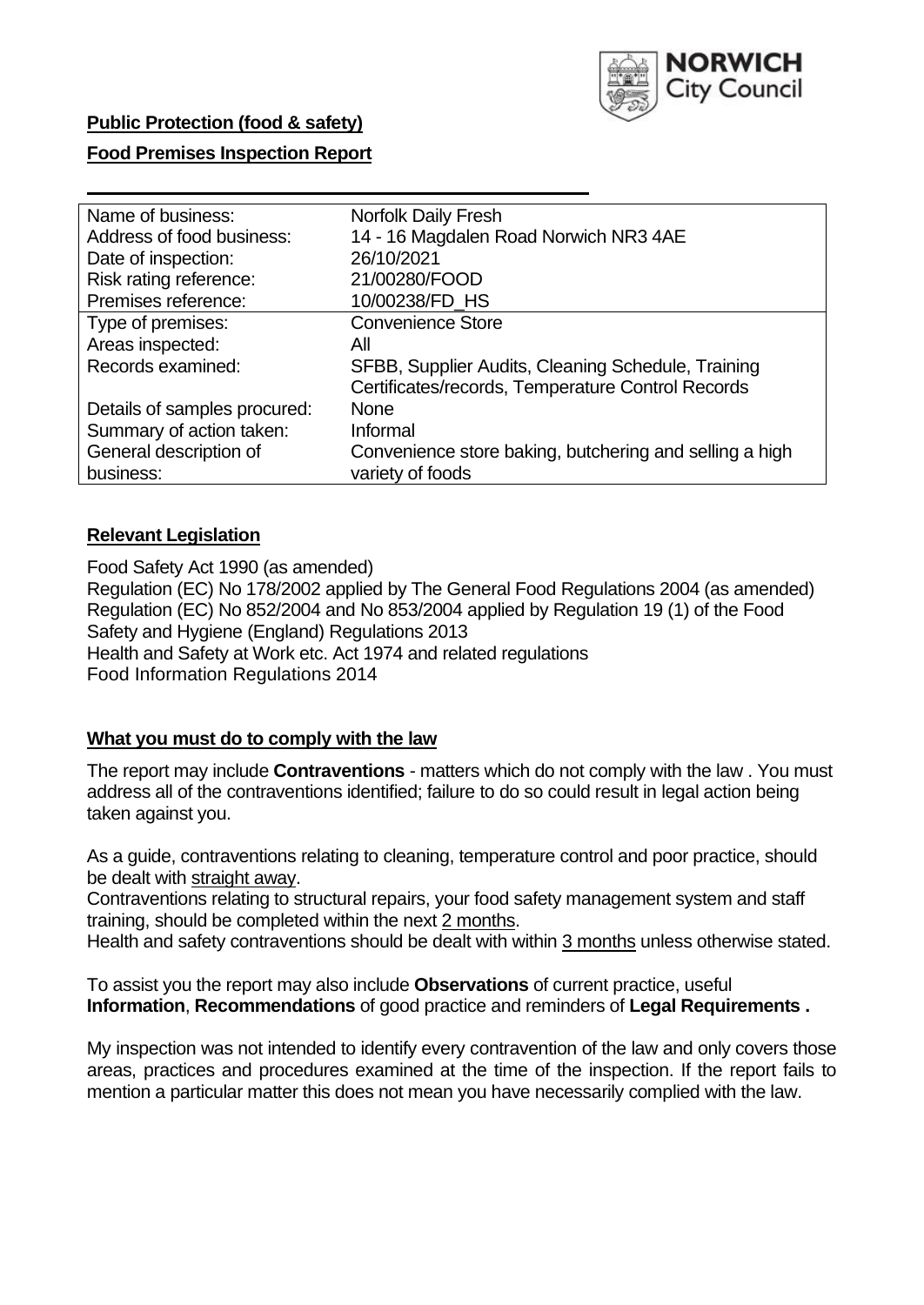# **FOOD SAFETY**

#### **How we calculate your Food Hygiene Rating:**

 The food safety section has been divided into the three areas which you are scored against for the hygiene rating: 1. food hygiene and safety procedures, 2. structural requirements and 3. confidence in management/control procedures. Each section begins with a summary of what was observed and the score you have been given. Details of how these scores combine to produce your overall food hygiene rating are shown in the table.

| <b>Compliance Area</b>                     |          |    |           | <b>You Score</b> |                |    |           |    |          |  |  |
|--------------------------------------------|----------|----|-----------|------------------|----------------|----|-----------|----|----------|--|--|
| Food Hygiene and Safety                    |          |    |           | $\overline{0}$   | 5              | 10 | 15        | 20 | 25       |  |  |
| <b>Structure and Cleaning</b>              |          |    | $\Omega$  | 5                | 10             | 15 | 20        | 25 |          |  |  |
| Confidence in management & control systems |          |    |           | $\Omega$         | 5              | 10 | 15        | 20 | 30       |  |  |
|                                            |          |    |           |                  |                |    |           |    |          |  |  |
| <b>Your Total score</b>                    | $0 - 15$ | 20 | $25 - 30$ |                  | $35 - 40$      |    | $45 - 50$ |    | > 50     |  |  |
| Your Worst score                           | 5        | 10 | 10        |                  | 15             |    | 20        |    |          |  |  |
|                                            |          |    |           |                  |                |    |           |    |          |  |  |
| <b>Your Rating is</b>                      | 5        | 4  | 3         |                  | $\overline{2}$ |    |           |    | $\Omega$ |  |  |

Your Food Hygiene Rating is 5 - a very good standard



# **1. Food Hygiene and Safety**

 with legal requirements. You have safe food handling practices and procedures and all the Food hygiene standards are high. You demonstrated a very good standard of compliance necessary control measures to prevent cross-contamination are in place. Some minor contraventions require your attention. **(Score 5)** 

#### Hand-washing

**Observation** I was pleased to see hand-washing was well managed.

#### Food Safety

 **Information** You had various boxes of food product stored in front of shelving on the similar. Please ensure all food is stored and displayed appropriately. shop floor. All food products should be stored off the floor on suitable shelving or

 **Observation** I was concerned that you had boxes of open salad stored in the same Segregate fresh produce from other refrigerated foods in refrigeration units by using a facility as your raw meat. This is a potential cross contamination issue and physical separation is needed, especially if the salad items are not covered. separate set of storage racks or separate cooler, if possible. Store salad items in containers which have a lid or adequate cover.